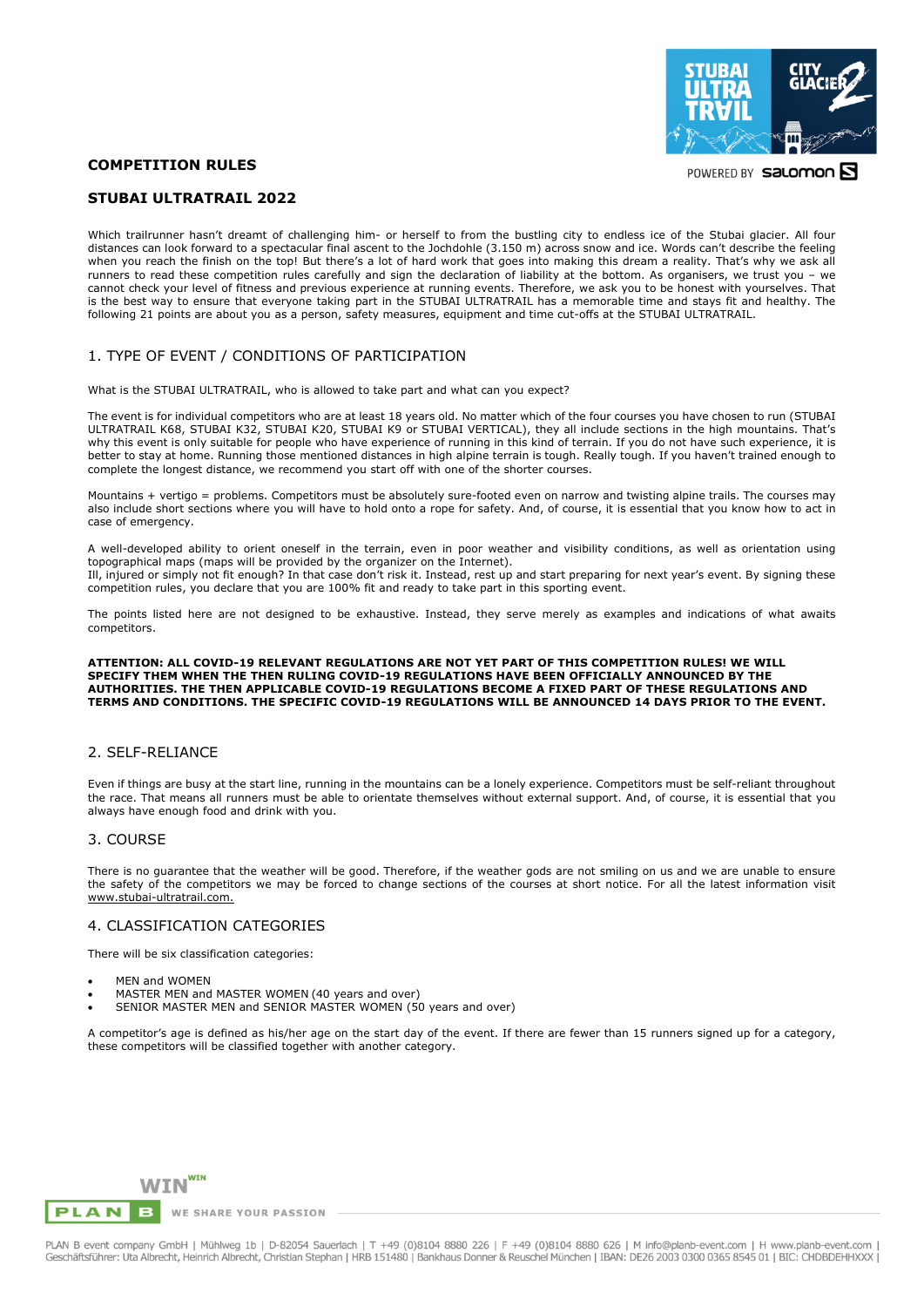

## 5. CLOTHING / EQUIPMENT

POWERED BY Salomon

Weather conditions can change quickly in the high mountains. Therefore, all competitors must wear or carry in their running backpack the following clothing and equipment. We will carry out checks on the start line and at the control points. Competitors who do not have all of the items listed below may be subject to time penalties or disqualification.

- **Closed trailrunning shoes** with plenty of grip on the sole
- **Running backpack**
- **Waterproof rain jacket**
- **Warm clothing** (top and trousers / running tights) as an insulating layer between the outer clothing and the skin
- No skin should be visible when wearing these layers!
- **Gloves** and **cap**
- Working **headlamp** with spare batteries. (not required for STUBAI K32, STUBAI K20, STUBAI K9 or STUBAI VERTICAL)
- **Labeling** of the carried food with the start number
- **Foldable cup** to get drinks and food at the refreshment stations and the finish area
- **Water container** with a volume of at least **1.5 litres** (1 litre for the STUBAI K32 & STUBAI K20 and no water container for STUBAI K9 & STUBAI VERTICAL)
- Emergency kit (**1x compress 10x10cm, 2x bandages, 2x gloves, 1x triangular bandage, 4x plasters, emergency whistle, blister plasters, survival blanket**)
- **Navigation watch** with saved GPS track of the selected route or **alternatively route maps** in printed version. Maps are provided by the organizer online for printing
- **Mobile phone** with Medical Crew Number saved in its address book to be able to make emergency calls (it must be made sure that the phone can make calls from abroad as well)
- **Disinfectant, mouth and nose protection and disposable gloves**

Don't forget to also bring sun cream, oil-based skin cream to combat chafing, a pair of sunglasses, poles and plenty to eat and drink.

#### 6. START NUMBER

You will receive your start number, which is unique to you and cannot be transferred to other people, at the registration desk. Please bring along a signed copy of our declaration of liability (can be downloaded when registering to take part). Your race number must be worn visibly at all times during the race and must not be taken off.

#### 7. ELECTRONIC TIMING

Your start number contains an electronic transponder which will record your time. If this transponder does not work or becomes lost, please immediately inform a member of staff at one of the checkpoints and the Race Office.

#### 8. BRIEFINGS / START

In Neustift the route briefing takes place. Here all special features of the route will be communicated. Participation in the briefing is mandatory for all.

On the day of the race the starting line-up starts 45 minutes before the official starting time. 15 minutes before the starting signal the last news will be given in the starting area.

## 9. NEUTRALISED START

In case of a neutralised start, runners are not permitted to overtake the lead vehicle during this time.

#### 10. COURSE SIGNPOSTING

We will make sure you find your way along the course. The route will be signposted by our experienced team using chalk spray, signs, barrier tape, flags, etc. Please be aware that other runners may knock off these markings, disappear or be hard to see in darkness or snowfall. Once the time cut-off has passed the course is closed to all runners.

## 11. CHECKPOINTS AND REFRESHMENT STATIONS

| 10 checkpoints and refreshment stations |
|-----------------------------------------|
| 6 checkpoints and refreshment stations  |
| 4 checkpoints and refreshment stations  |
| 2 checkpoints and refreshment stations  |
| no checkpoints and refreshment stations |
|                                         |

Refreshment stations: Each refreshment station has drinks, energy bars and fruit. Some refreshment stations also have hot food and hot drinks. Please see the route map of your course to find out where exactly each numbered refreshment station will be located.

Checkpoints: Competitors will be scanned at each checkpoint as they arrive. Competitors who do not pass through all the checkpoints (due to short-cuts or losing they way) but make it to the finish will be disqualified.

MEDICAL CHECK – triage: Competitors are obliged to pass through the medical checkpoints (triage) at food station V8. The instructions given by the medical staff there must be followed at all times. If competitors show signs of physical or mental anomalies, they may be asked to undergo a medical check. This may also include suggestions and tips for the rest of the race.

## WIN<sup>win</sup> **PLAN**  $\mathbf{B}$

WE SHARE YOUR PASSION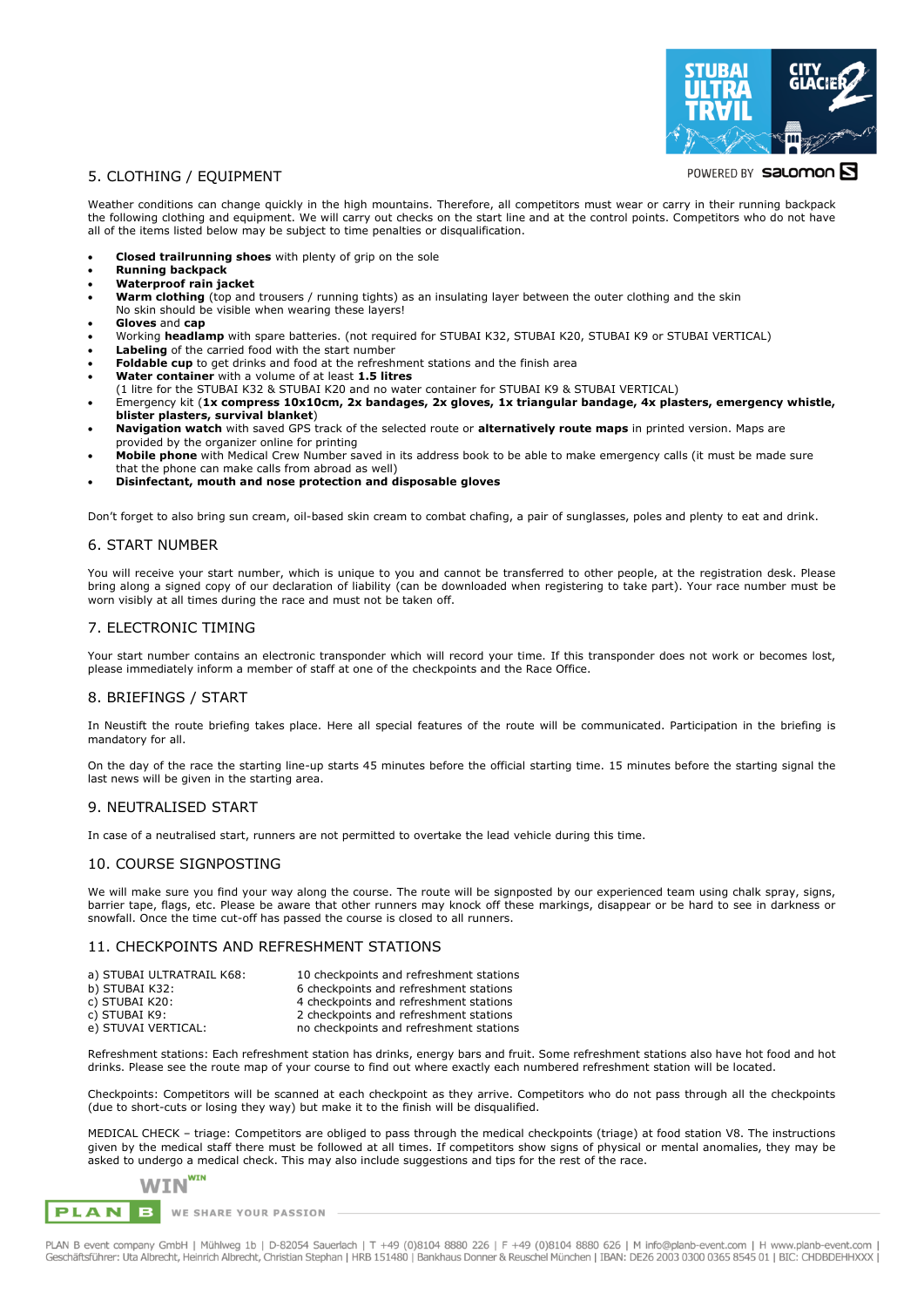

POWERED BY Salomon S

## 12. TIME CUT-OFFS / FINISH

You are probably familiar with time cut-offs from races such as the Tour de France. If a competitor reached a checkpoint after the time cut-off, he/she will be withdrawn from the race. Details on the time cut-offs can be found in your information pack. Please be aware that the organisers reserve the right to change the time cut-offs. People who have the right to remove competitors from the race are: the race director, course director, members of staff at the checkpoints and refreshment stations, the medical crew and the officials trailing the field.

### 13. WITHDRAWING FROM THE RACE

What should you do if, for whatever reason, you are forced to withdraw from the race? Inform the Medical Crew immediately by calling **+49 151 550 101 48**. If you fail to do this it may result in an expensive and complicated search mission being launched to find you. You will have to bear the costs of any such search mission. Please be aware that runners who have withdrawn from the race are not automatically entitled to a transfer.

#### 14. TIME PENALTIES AND DISQUALIFICATION

Nobody in a trailrunning race wants to get handed a time penalty of between 5 and 120 minutes, or even be disqualified. It's not a nice thing, especially as in such cases your start fee will not be refunded. All you have to do to avoid this happening is make sure you pay attention to a few simple points.

Basically, most of it is common sense. Don't take part in the race if you're not physically fit enough and, of course, don't dope. Adhere to all the ZUT rules, meet the requirements listed in point 1 of these competition rules, follow the instructions given by race staff, respect the rules on public roads, make sure you have all your essential equipment with you at all times and comply with all checks. On top of that, make sure you keep the environment clean, help each other in emergency situations, don't take any short-cuts, make sure you pass through all the checkpoints, wear your start number in a clearly visible position at all times and don't tamper with it. Last but not least, be fair and friendly to staff, race organisers and your fellow competitors.

## 15. MEDICAL EMERGENCIES (MEDICAL CREW)

#### Start/finish area:

Your health is our number one priority. An hour before the official start time and an hour after the last runner reaches the finish area there will be a MEDICAL CREW on-site. Please use their services if you need to. Important! Please make sure you get there in plenty of time – things can get pretty busy. Competitors who fail to visit the MEDICAL CREW early enough will not have a right to medical treatment.

During the race:

Safety first is the name of the game. That's why members of our MEDICAL CREW and/or public ambulance crews will remain at points along the course until the last runner has passed. If you get into trouble, call the medical info hotline or ask another competitor to do so for you. If things are acute, ask another competitor to provide first aid. Remember: every runner is obliged to help other runners in this way. Don't worry about losing time – any delay incurred as the result of helping another runner in a medical emergency will be deducted from your time at the finish.

In a natural environment there are often unpredictable circumstances which make it difficult or impossible to provide immediate medical assistance. This is where you, your own responsibility and your self-discipline come in. Please abandon the race too early rather than too late – if possible at a checkpoint or refreshment station. If you have recently passed one and are then forced to abandon, please turn around and go back to it. Be sensible. The members of our MEDICAL CREW have the right to withdraw competitors from the race at any time if they believe the runner will not be able to complete the race or will seriously jeopardise his/her health and/or the safety of the course team or MEDICAL CREW by doing so.

Which other powers does the MEDICAL CREW have? They can carry out medical examinations and check if competitors have all the necessary safety equipment. They can transport competitors off the course using the appropriate means of transport and take them either directly or with the help of the local ambulance service to the nearest hospital if this is necessary.

Please be aware that competitors must cover the costs of all rescue services apart from those carried out by the MEDICAL CREW.

#### **MEDICAL INFO HOTLINE: +49 151 550 101 48 EUROPEAN EMERGENCY NUMBER 112**

The medical info hotline can be found on the back of your start number. If you are unable to get through to the medical info hotline, please call the European emergency number 112 without delay.

## 16. DOPING

Any runner found to have doped will be immediately disqualified. Medical procedures not permitted include intravenous infusions (without a Therapeutic Use Exemption), even in cases of stress-induced dehydration. Working on the basis of the WADA rules, the race doctor will decide whether or not individual medical treatments are justified. Doping controls may be carried out at any time.

#### 17. EXTERNAL HELP

Help from spectators, members of your support team and other runners is only permitted if you fall, are injured or find yourself in another emergency situation. There are, of course, exceptions. You are allowed to take food, drinks, spare clothing and medical assistance from people along the side of the course.



PLAN B event company GmbH | Mühlweg 1b | D-82054 Sauerlach | T +49 (0)8104 8880 226 | F +49 (0)8104 8880 626 | M info@planb-event.com | H www.planb-event.com<br>Geschäftsführer: Uta Albrecht, Heinrich Albrecht, Christian Step